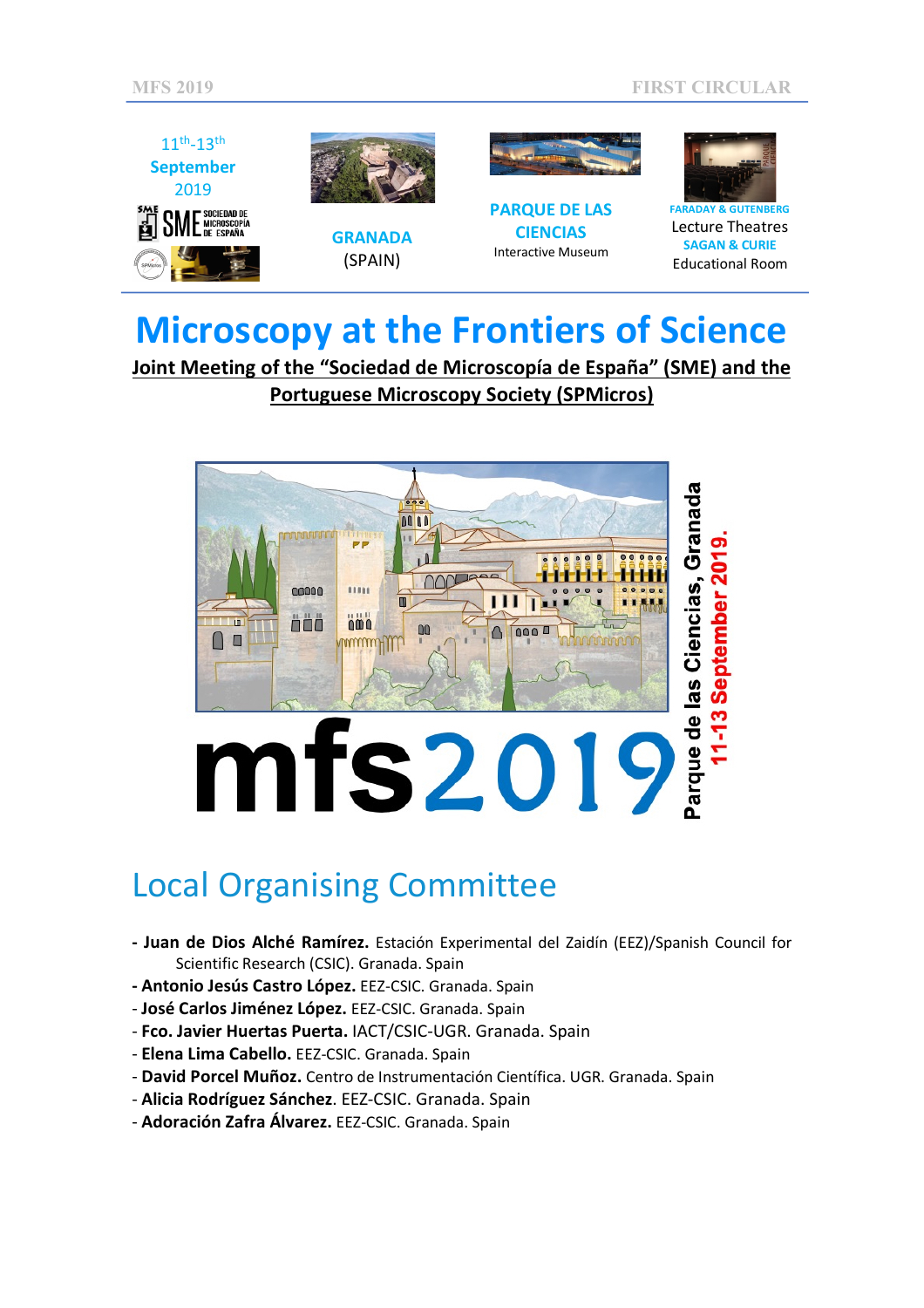## Scientific Committee

**Juan de Dios Alché Ramírez.** EEZ/CSIC. Granada. Spain **Jordi Arbiol.** ICREA, ICN2, CSIC and BIST. Barcelona. Spain **Ignacio Arechaga.** IBBTEC Cantabria. Santander. Spain **Raúl Arenal.** ARAID INA. Zaragoza. Spain **José R. Castón.** CNB/CSIC. Madrid. Spain **Pedro Coelho.** U. Coimbra. Portugal **Henrique Guirão.** U. Coimbra. Portugal **Francisco Javier García García.** CNME/UCM. Madrid. Spain **Francisca Peiró.** LENS, MIND, IN2UB. UB. Barcelona. Spain **Ana Paula Piedade.** U. Coimbra. Portugal **Carmen San Martín.** CNB/CSIC. Madrid. Spain **Rúben Santos.** U. Porto. Portugal **Bruno Trindade.** U. Coimbra. Portugal

### Welcome

This year, the "Sociedad de Microscopía de España (SME, http://www.microscopia.org) and the Portuguese Society for Microscopy (https://www.spmicros.com) will join again following the former successful meeting 2017 in Zaragoza (Spain) in order to celebrate a new event of the series "Microscopy at the Frontiers of Science" (MFS2019). This event will take place in Granada (Spain) from the  $11<sup>th</sup>$  to  $13<sup>th</sup>$  (Wednesday to Friday) of September 2019.

The Scientific Committee of the Congress has defined an appealing scientific program, full of opportunities for imaging scientists and professionals from Spain, Portugal and beyond, to meet and interact within this growing community. These opportunities include lectures by keynote, invited and selected speakers, flash communications, poster presentations, a broad commercial exhibition, and of course social events.

#### **The meeting is fully open to contributions from all kinds of microscopical and related disciplines, in both the Life Sciences and the Material Sciences, non-restrictively including:**

- **-** *Light Microscopy (4Pi Microscopy, Big data, Bioluminescence Imaging -BLI-, Brightfield & other Transmission Microscopy Contrasts, Data mining, Dyes design, Fluorescence Correlation Spectroscopy -FCS-, Fluorescence Lifetime Imaging Microscopy -FLIM-, Förster Resonance Energy Transfer -FRET-, High-Content Screening -HCS-, High Speed Confocal Laser Scanning Microscopy -CLSM-, Hyperspectral imaging, Image Analysis, Image Analysis/ Colocalization, Image analysis software, Image deconvolution, In vivo Imaging, Light Sheet Microscopy -SPIM, DSLM, DiSPIM-, Machine learning, Mesoscopic imaging, Multiplex imaging, Multiscale imaging, Nonlinear microscopy -TPEF, SHG, THG- , Photoexcitation and photoablation, Single molecules detection, Super resolution microscopy -STED, STORM, PALM, Structured Illumination-, Tissue imaging….).*
- **-** *Electron Microscopy (high-resolution TEM, STEM, SEM and diffraction, Low energy electron microscopy -STEM, TEM, SEM- and FIB-techniques, Spectroscopy -EELS, EFTEM, EDX, CL-, Cryo-electron microscopy, High-voltage electron microscopy, Electron tomography, Phase-related techniques, Array tomography -AT-, focused ion beam SEM -FIBSEM-, serial block face SEM -SBEM-, 3-D-EM, in situ EM…).*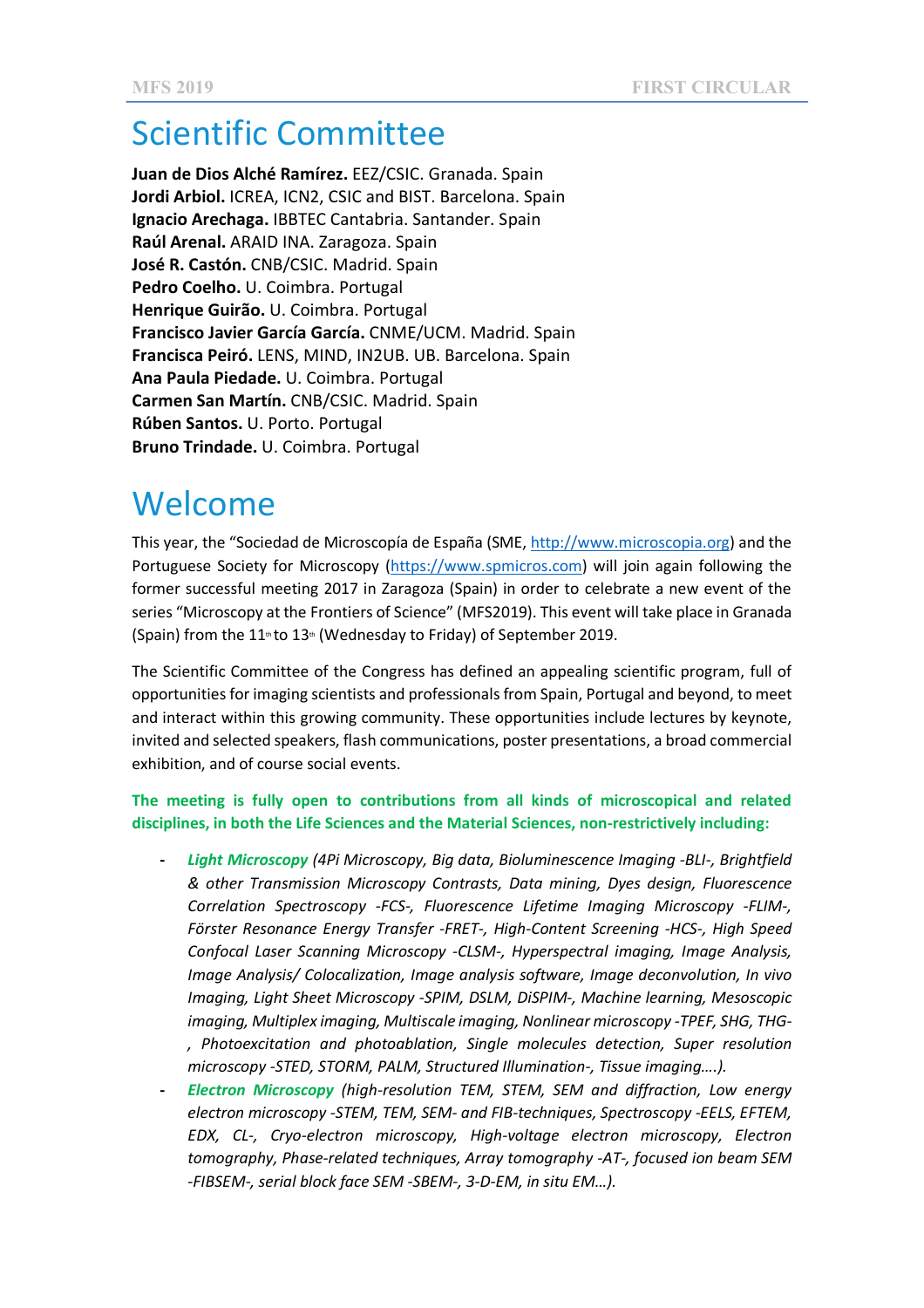- **-** *Correlative and multimodal microscopy (Correlated Light and Electron Microscopy - CLEM-)*
- **-** *Other microscopes and microscopy equipment (Atomic Force Microscopy -AFM-, X-ray tomography, optical tweezers).*
- **-** *Advances in sample preparation (Automated processing, clearing, imaging of live cells…).*
- **-** *Advances in Instrumentation and Techniques (aberration correction, increase of contrast, light optimization, new detectors, imaging software developments, …)*

We would like to cordially invite you to participate in our meeting. The event will take place in Granada, the capital city of the province located in the Andalusian region (Southern Spain), just at the foot of the Sierra Nevada mountains range, and just an hour from the Mediterranean and the tropical coast by car. Granada's vast heritage includes the Alhambra Moorish citadel (UNESCO's World Heritage Site) and the Generalife palaces, which combine Nasrid works of art with rich architecture embracing numerous Renaissance and Baroque buildings. Granada is also a center of scientific excellence, and has been recently awarded the official distinction of "City of Science and Innovation" by the Spanish Ministry of Economy, Industry and Competitiveness, to recognize the activity of the numerous research institutes, technological infrastructures and institutions, including the prestigious University of Granada.

#### Conference venue.

The event will take place at the **"Parque de las Ciencias",** an interactive museum of over 70.000 m<sup>2</sup>, located a few short minutes on foot from the historic city center of Granada. It has one of the most varied offers for cultural and scientific leisure in Europe as well as outstanding facilities to host scientific activities as the one proposed here.

This background, together with the amicable ambient of the city, the fabulous views, the famous bars with plenty of "tapas" and the friendship of the microscopy community promises an excellent opportunity to develop a fruitful event for all attendants, which we would be delighted to share with you.

### Web page

For regular updates and new information on MFS2019, please visit our website:

https://www.mfs2019.com

#### **Contact**

#### **MFS2019 Secretary:**

Juan de Dios Alché. MFS2019. Estación Experimental del Zaidín. CSIC Profesor Albareda 1, E-18008 Granada, Spain. +34 958181600 Ext. 215. MFS2019@eez.csic.es